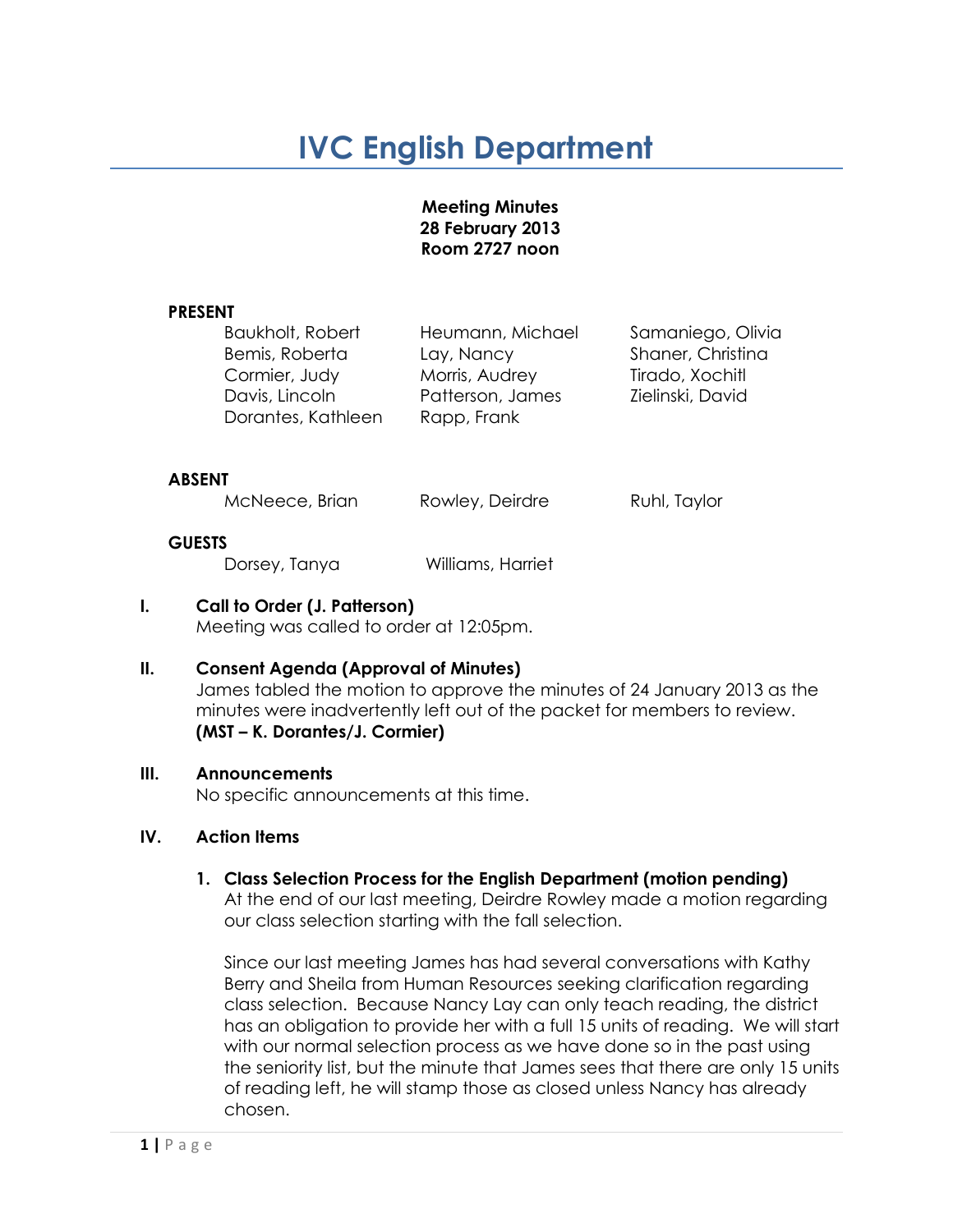Nancy wanted to clarify that it's not a matter of her only wanting to teach reading, rather than she was only hired to teach reading. James added that reading is Nancy's primary discipline and mentioned that several faculty have five or six faculty service areas (FSA's).

James asked the members if they wanted a motion to have Nancy actually pick her load first; the members agreed.

Kathleen made the motion that Nancy choose her load first. **(MSC - K. Dorantes/F. Rapp)** 

**2. Selection of Academic Senate Representative for English Department** James hopes that everyone received the email where Dr. Ruhl is asking the department how they want to select their Academic Senate Representative, from each area. They were to let Toni Gamboa know their wishes. The final results were that each department will select an Academic Senate Rep. Today in the meeting they were asked to nominate an English Rep. It is a one-year appointment. Members could nominate themselves if they so wished.

Frank Rapp nominated David Zielinski. There being no other nominations, a vote was taken and Zielinski was designated A.S. rep by acclamation. **(MSC – F. Rapp/R. Baukholt)**

**3. Selection of Summer School classes by Full-time Faculty** The summer school schedule, which includes two sessions, was populated.

# **Important information shared by James Patterson regarding Engl 101 taught in Session #1:**

James stated that he needed to make a clear statement to those instructors teaching Engl 101 during the first session.

The way they're putting the schedule into BANNER, it will be possible for someone to sign up for Engl 101 in the first five-week session and go ahead and sign up for Engl 201 in the second session. He will be knocking on doors at the end of the last week of the first session so that he can find out which students are not going to make it so he can make sure those students are taken off the roster because once they walk into class and are marked present, they cannot be pulled. Then it's double-jeopardy for the student because they failed 201 and they cannot go back and take Engl 101, a lower level. So expect to see James during this time.